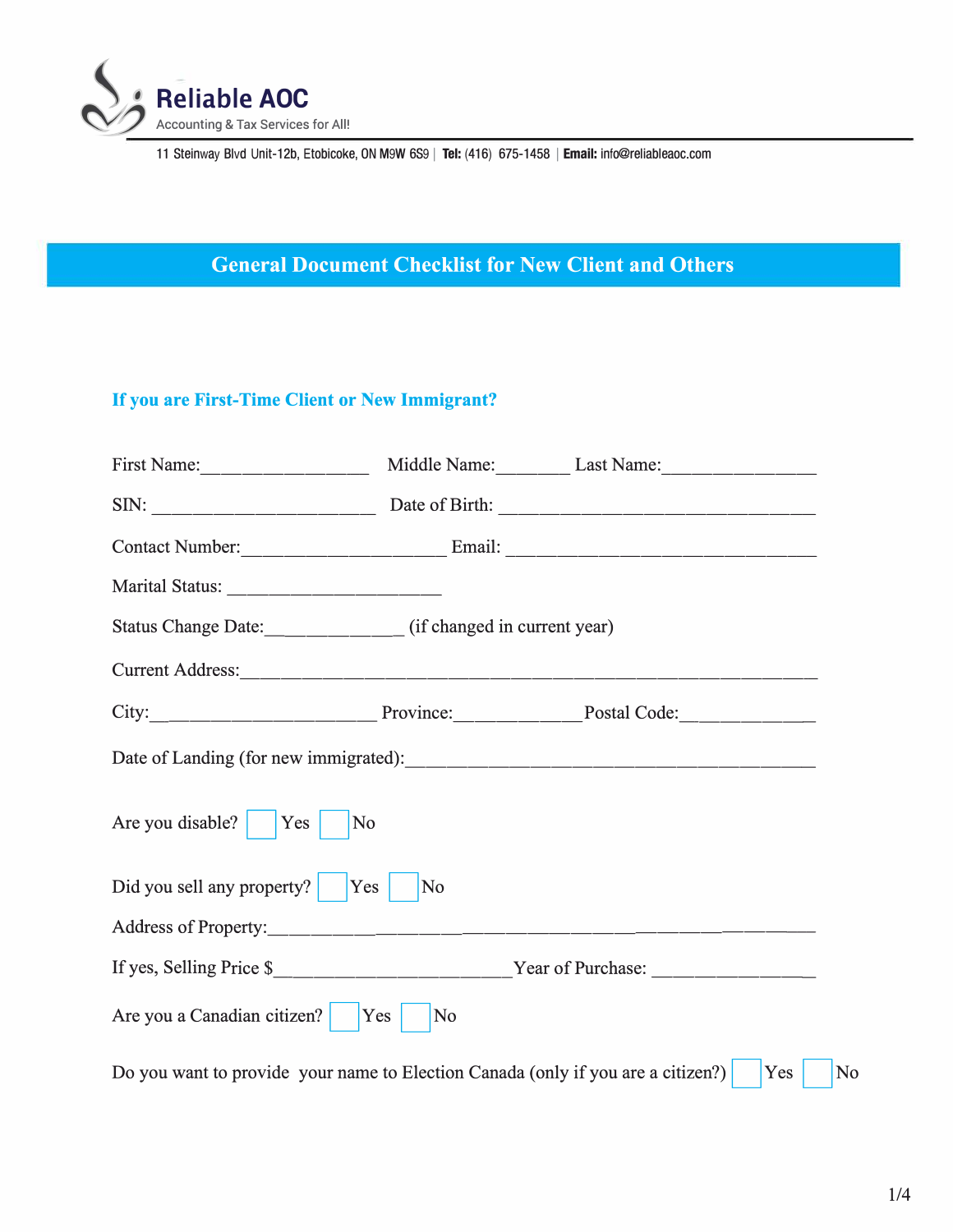

# **If are married information of your spouse or common-law partner?**

|                                    |  | First Name: Middle Name: Last Name: Middle Name:                                                                                                                                                                              |
|------------------------------------|--|-------------------------------------------------------------------------------------------------------------------------------------------------------------------------------------------------------------------------------|
|                                    |  |                                                                                                                                                                                                                               |
|                                    |  |                                                                                                                                                                                                                               |
|                                    |  |                                                                                                                                                                                                                               |
|                                    |  | City: City: City: City: City: City: City: Cole: Code: Code: Code: Code: Code: Code: Code: Code: Code: Code: Code: Code: Code: Code: Code: Code: Code: Code: Code: Code: Code: Code: Code: Code: Code: Code: Code: Code: Code: |
| If you have children or Dependent? |  |                                                                                                                                                                                                                               |
| <b>Dependent 1</b>                 |  |                                                                                                                                                                                                                               |
|                                    |  | First Name: Middle Name: Last Name: Middle Name:                                                                                                                                                                              |
|                                    |  |                                                                                                                                                                                                                               |
|                                    |  |                                                                                                                                                                                                                               |
| <b>Dependent 2</b>                 |  |                                                                                                                                                                                                                               |
|                                    |  | First Name: Middle Name: Last Name: Middle Name:                                                                                                                                                                              |
|                                    |  |                                                                                                                                                                                                                               |
|                                    |  |                                                                                                                                                                                                                               |
| <b>Dependent 3</b>                 |  |                                                                                                                                                                                                                               |
|                                    |  | First Name: Middle Name: Last Name: Middle Name:                                                                                                                                                                              |
|                                    |  |                                                                                                                                                                                                                               |
|                                    |  |                                                                                                                                                                                                                               |
| <b>Dependent 4</b>                 |  |                                                                                                                                                                                                                               |
|                                    |  | First Name: Middle Name: Last Name: Middle Name:                                                                                                                                                                              |
|                                    |  |                                                                                                                                                                                                                               |
|                                    |  |                                                                                                                                                                                                                               |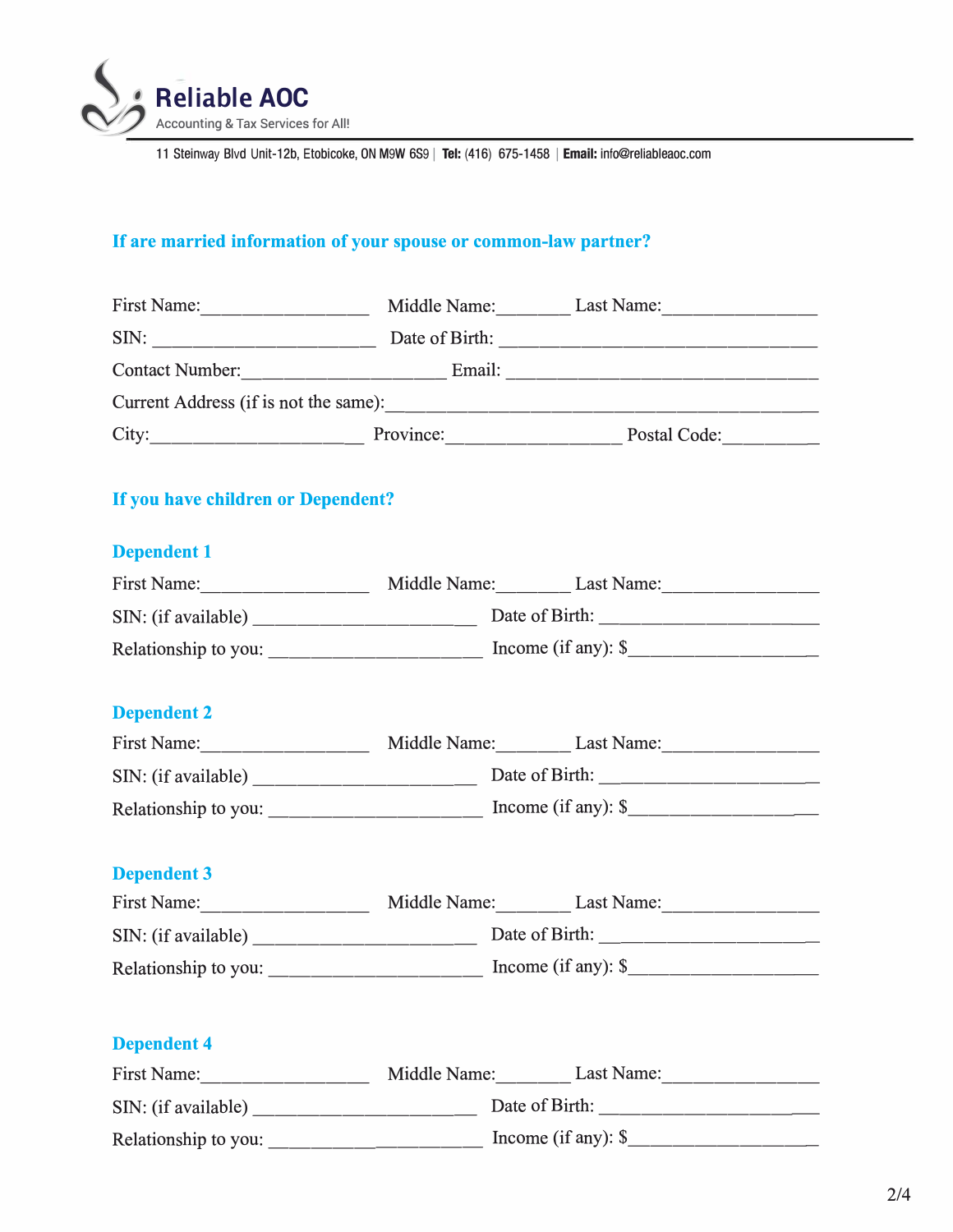

### **If you want to Deposit your refund and other credit to Bank?**

Bring Direct Deposit Form or Voice Cheque

#### **If you are working or have income?**

- T4 Slips Employment Income
- T3 Interest, Dividends, Mutual Funds
- TS Interest, Dividends, Mutual Funds
- T5007 Social Assistant Payments
- T4E Unemployment Insurance Benefit
- $TAAP$ ) Canada Pension Benefits
- T4A(OAS) Old Age Security Benefits
- T4A Other Pensions and Annuities
- T4RIF Other Pensions and Annuities
- T4RSP RRSP Withdrawal Slips
- T5007 Worker's Compensation Benefit
- T5008 Investment, Capital Gain
- Or any other T Slips

We may download above slips from CRA portal if we have authorization.

#### **If you are self employee?**

Electrician, plumber, uber/lyft Driver, Truck driver, courier service provider, graphic designer,

Lawyer, engineering services etc. (Follow our checklist "If you are self employee?")

#### **If you have Deduction or tax Credit?**

- T2202A- Tuition and Education Receipts
- Childcare expense
- Spousal support payments
- Adoption expenses
- Interest expenses or management fees to earn income from investment.
- Medical expenses
- Moving Expenses (Follow checklist Called "If you have moving Expense?")
- Donations
- Political contribution
- Interest paid to your student loan.
- Professional or union dues
- Office in home expenses (Following Checklist Called "If you use home for Business/Employment?")
- Employment expenses (follow checklist " if you have employment expenses?")
- **•** Exams for professional certification
- **Expenses to support disability.**
- Business investment loss
- Clergy residence
- **•** Labour-sponsored investment funds